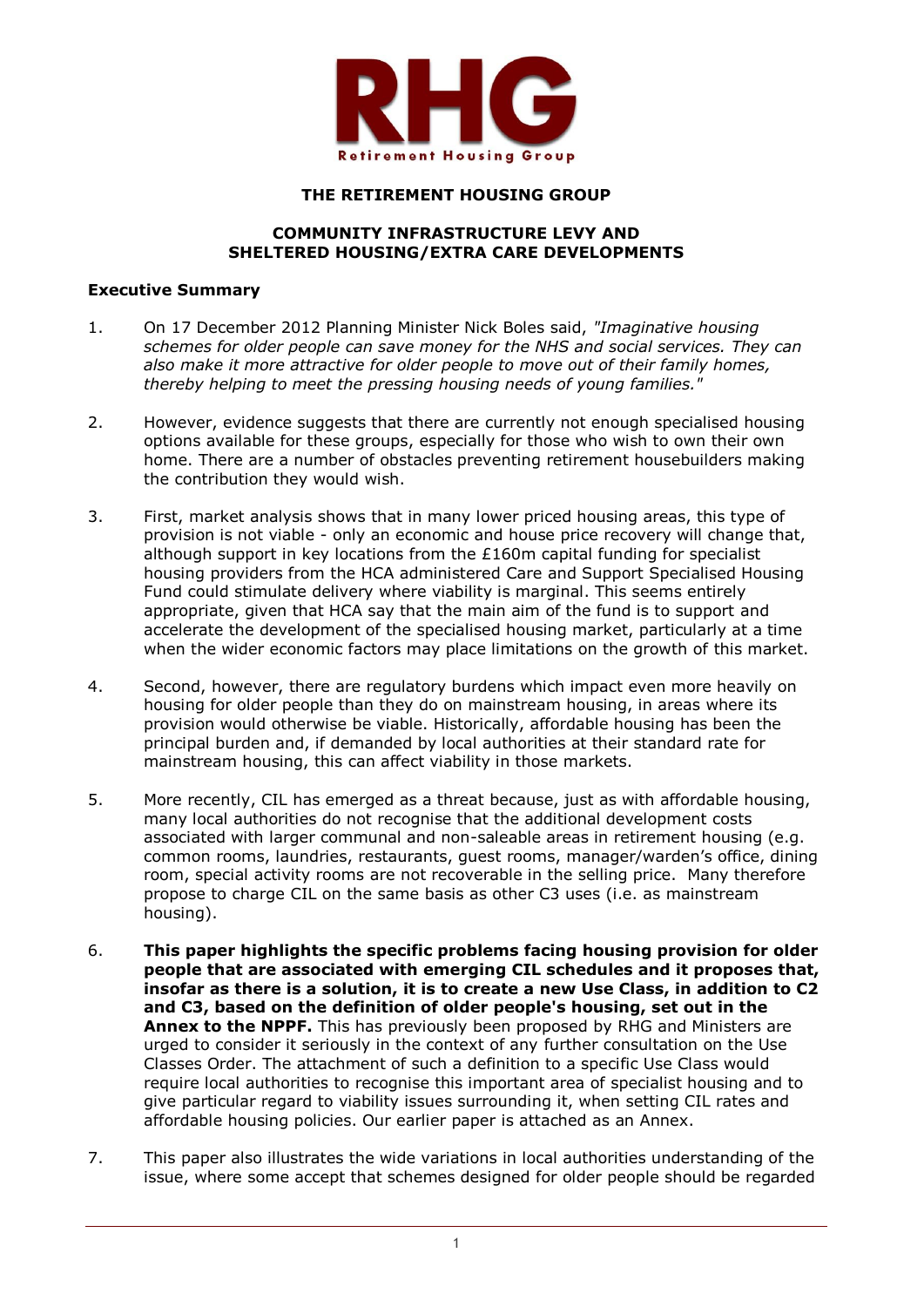as C2 and therefore make no charge, or set a lower CIL rate than for C3, while others insist on treating it as C3 and charging CIL at the full rate for mainstream housing. These variations further illustrate the need for a consistent approach based on a new Use Class, to ensure appropriate policies that allow schemes for older people remain viable.

# **Introduction**

- 8. The Community Infrastructure Levy ("CIL") was introduced under the Planning Act 2008. CIL is not mandatory but after 2014, local authorities cannot pool s106 contributions from 5 or more schemes. A large number of local authorities (LAs) are preparing CIL charging schedules or have indicated their intention to do so. After a slow start increasing numbers of Councils are moving towards adoption of their CIL charging schedules. In parallel with this local authorities are having to ensure that they have up-to-date Development Plans – a mandatory requirement for the adoption of CIL.
- 9. It is understood that the Government is becoming increasingly concerned at the CIL levels being set by LPAs and the impact this could have on housing delivery. For example, and taking a typical 50 unit scheme, the levy would be:
	- Newark & Sherwood (adopted CIL) £295,600 (urban) £403,100 (rural)
	- Shropshire (adopted CIL) £215,000 (urban) £430,000 (rural)
	- Redbridge (adopted CIL) £376,250
	- New Forest (draft CIL) £430,000
	- Poole (adopted CIL) £1,134,125 (high value area) £403,100 (lower value area).

## **The issues**

- 10. Apart from the obvious issue that the imposition of CIL rates such as those highlighted above will have on the delivery of much needed housing, there is a serious concern at the inconsistencies that are emerging in the setting of CIL rates around the country. Thus, between high value and low value areas there are wide differentials that cannot be explained by differing values. In many instances there is no obvious correlation between house prices (which are by far the biggest factor impacting on viability) and CIL charges. As an example, those authorities who have set CIL above £200 Mid Sussex, Bracknell and Surrey Heath are all high house price areas but so are for instance Oxford, Sevenoaks and Wycombe all of which have proposed CIL rates below £200 per sq m. Durham which has also proposed a top rate of CIL of over £200 per sq m has median house prices which are relatively low although probably there are some very high value areas in the City of Durham itself.
- 11. This differences may be linked to the affordable housing target set (e.g. if two authorities with similar house prices have affordable housing targets of 25% and 40% respectively this should be reflected in a difference in the CIL rate set, with the authority with the higher affordable housing target setting a lower CIL). By way of illustration Bracknell Forest (a high charging CIL authority) seeks 25% affordable housing, whilst Wycombe and Oxford (lower charging CIL authorities) seek 30-40% of total bedspaces and 50% affordable housing respectively.

## **Housing for Older People**

12. A second inconsistency relates specifically to the delivery of housing for older people. The Coalition Government's reforms have highlighted the importance of planning for better housing options for older people. The challenge is delivery.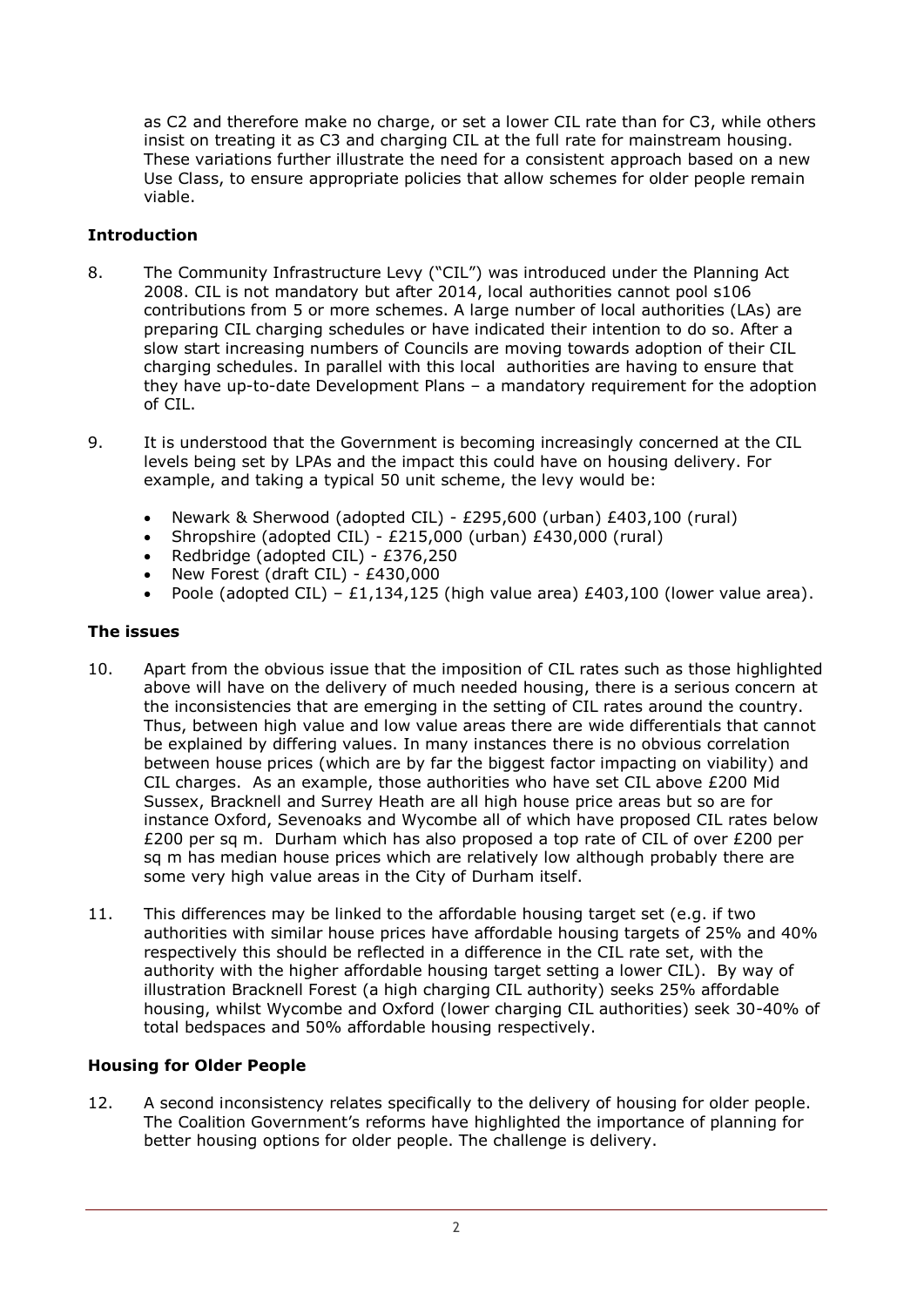- 13. In common with their approach to planning policy, the majority of LPAs tend not to differentiate specialist accommodation for older people from general needs housing and therefore are applying the same CIL rate to both. This is clearly wrong for a number of reasons. First, different viability considerations will apply such as the amount of saleable area, service charges, extended sales periods etc. There is not a level playing field between sheltered providers and house builders. Secondly, much of the infrastructure intended to be funded by CIL does not apply to older person's accommodation – play space, education etc.
- 14. Few of the Viability Appraisals undertaken by outside Consultants include specific consideration of C3 retirement housing. One which does is the Oxford July 2012 updated viability appraisal which included specific consideration of a 61 unit sheltered housing scheme and concluded that this could support a CIL payment and saw no reason to set a lower rate to that of normal housing. Conversely in both Mid Bedfordshire and Sheffield the Viability Studies concluded that sheltered housing would not be viable if it had to pay CIL. BNP Paribas in its study specifically states:
- 15. *Development of retirement housing differs from mainstream residential development in two main ways. Firstly, the net to gross area falls from around 85% for a standard residential scheme to 70%, due to the need to provide communal space and facilities. Secondly, the sales rate tends to be slower, due to the more limited market in comparison to standard residential. Our appraisals of a 50 unit flatted development indicate that these two factors would result in a negative residual land value….'*
- 16. This contrasts with Plymouth City Council whose Viability Assessment was prepared jointly with GVA Grimley was silent on the issue of specialist housing for older people. Despite evidence put to the Inspector by McCarthy and Stone and Tetlow King the Inspector examining the CIL Charging Schedule concluded:
- 17. *'PCC agrees that retirement housing schemes may have different viability characteristics to other forms of housing. However, the availability of communal areas and other facilities within retirement schemes is likely to be reflected in the purchase price of the individual units. Thus the amenity afforded by such areas contributes towards higher development values which provide the capacity to meet the proposed CIL charge. Furthermore, where there are abnormal and higher build costs because of, for example, location on brown field sites, the developers of housing for the elderly are no different from those of other market housing. Such costs would not necessarily translate into a reduced capacity to pay CIL, since developers can be expected to take full account of such costs in the price they pay for the land.'*
- 18. Viability Appraisals tend to have a generic format and from research carried out it is only those prepared by BNP Paribas which concludes that:
- 19. *"Care homes, Extra Care housing and other residential institutions are unlikely to be sufficiently viable to absorb any CIL contributions."*

*"Extra Care Housing falls within Class C3 in the Use Classes Order, it is recognised that it has a significantly different viability considerations to standard residential dwellings (or even standard care homes). These arise due to the lower gross to net ratio of developments (due to the need for communal facilities), and the additional time that it takes to sell the accommodation due to the restricted market for that type of unit.*

*"In our experience Extra Care Housing Schemes have gross to net floorspace ratios of between 55% and 60% due to the additional communal areas.*

*"It is therefore considered that the viability of Extra Care Housing is very different*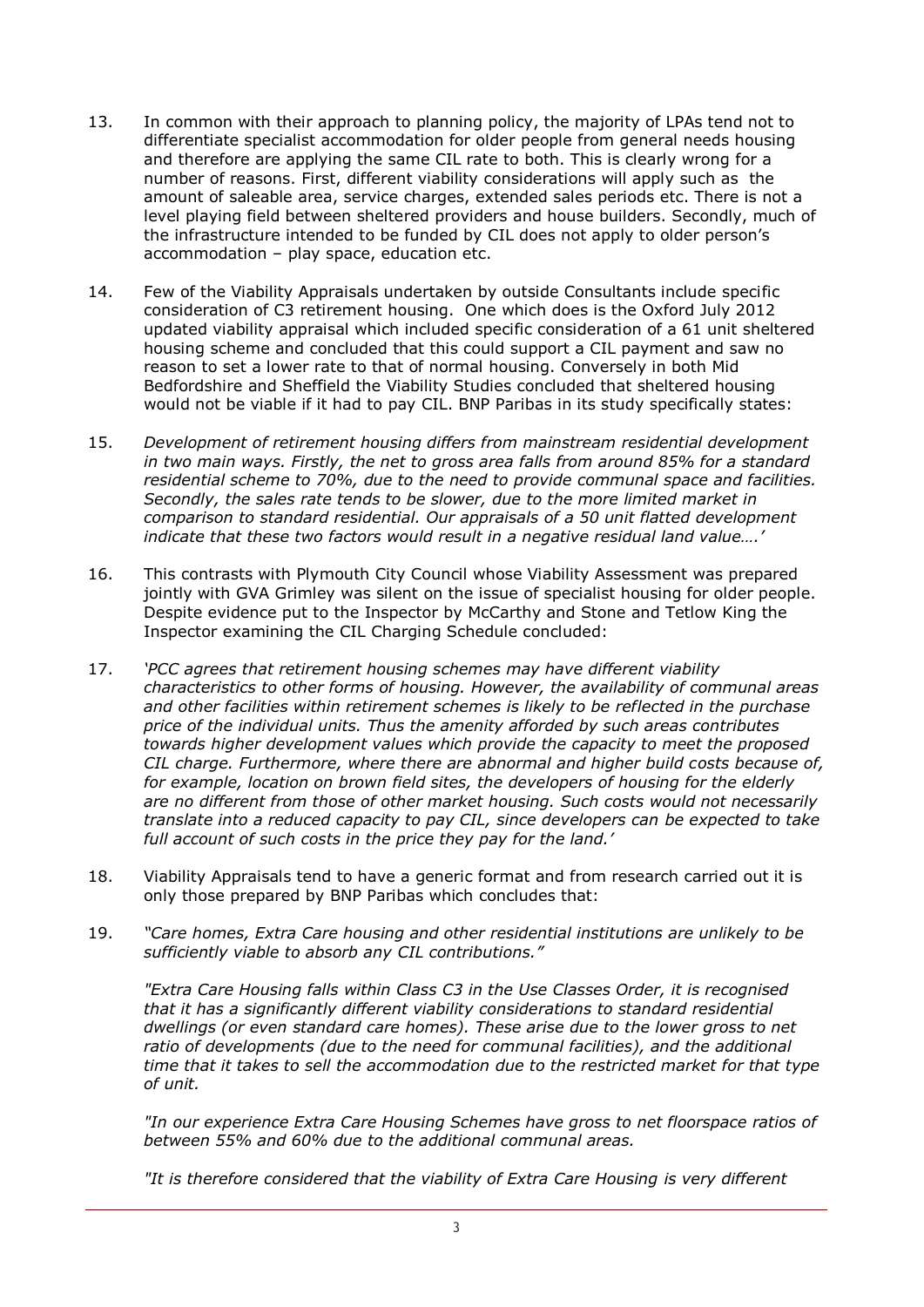*from standard C3 housing and care homes, and our calculations show that they would be unable to absorb a CIL tariff.*

*"Our appraisals of retirement housing (i.e. a McCarthy and Stone type development, where residents have their own flat or house and buy in additional services and support as required) indicate that such developments are unlikely to generate positive residual land values. Our appraisals assume a 70% gross to net ratio, accounting for additional common areas required in such developments. This factor, along with a slower sales rate, combine to adversely affect viability."* (East Northamptonshire Council)

- 20. Notwithstanding this East Northamptonshire's Preliminary Draft Charging Schedule does not differentiate Extra Care or retirement housing when setting rates.
- 21. Although there is no requirement in the CIL Regulations to relate rates to specific use classes, in all instances LPAs will apply a range of charges to residential development within Class C3. In only the above two cases does an authority differentiate the CIL rate charged between ordinary residential development and specific development for older people. The same CIL rate is, therefore being applied to all traditional sheltered accommodation as will apply to all other forms of residential development throughout the majority of the country.
- 22. CIL charges are based on the floor area of the proposed development regardless of whether it is saleable or non-saleable. A typical block of C3 residential apartments will have 16% of non-saleable floor space whereas this increases to 21% for sheltered and 34% for extra care. This immediately puts providers of accommodation for older people at a disadvantage to general house builders unless the premiums that can be charged for apartments fully compensate for the cost of communal and non-saleable floor space. In practice this is not generally possible and therefore there is not a level playing field. The other typical characteristics of specialist accommodation such as highly sustainable locational requirements, and longer sale period targeted to a limited market, and higher than normal service charges also impact on viability. As an aside the Regulations preclude service charges being taken into account in assessing viability.
- 23. A typical CIL rate throughout the country is  $£108/m<sup>2</sup>$ . Translated into reality and taking for comparison a sheltered housing scheme of 70 apartments or extra care scheme of 53 apartments and a general needs flatted scheme of 80 dwellings in a similar sized building gives a charge of £623,700 applied to each of the schemes. Previously an average S106 charge of £7,000 per dwelling would have yielded  $£490,000$  for the retirement housing scheme,  $£370,000$  from the extra-care scheme and £560,000 for the general needs scheme. So CIL increases the burden of regulation on specialist older persons housing when compared with general needs schemes.
- 24. A further issue relates to older persons' accommodation developments such as Extra Care not within Class C3. None of the charging schedules address this increasingly important housing choice for older people. Some refer to developments within Class C2 and others refer to residential institutions (which by definition would fall within Class C2).
- 25. Representations have been made by RHG and others that accommodation for older people should be dealt with separately to other forms of residential development in a new use class, based on the definition of housing for older people contained in the Annex to the NPPF. These representations and the issue behind them are recognised in *Housing our Aging Population: Plan for Implementation (HAPPI2)* produced by the All Parliamentary Group on Housing and Care for Older People in November 2012.